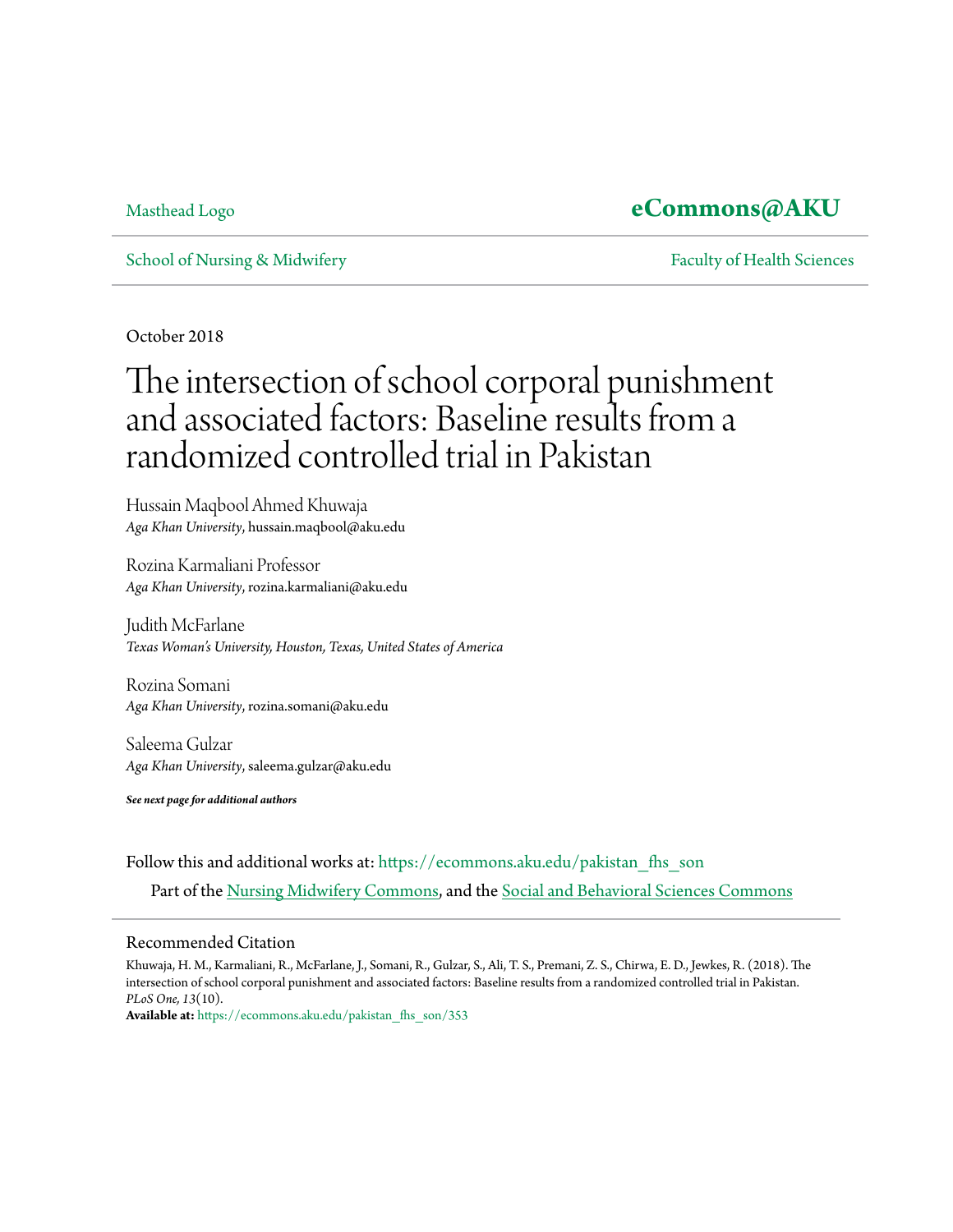#### **Authors**

Hussain Maqbool Ahmed Khuwaja, Rozina Karmaliani Professor, Judith McFarlane, Rozina Somani, Saleema Gulzar, Tazeen S. Ali, Zahra Shaheen Premani, Esnat D. Chirwa, and Rachel Jewkes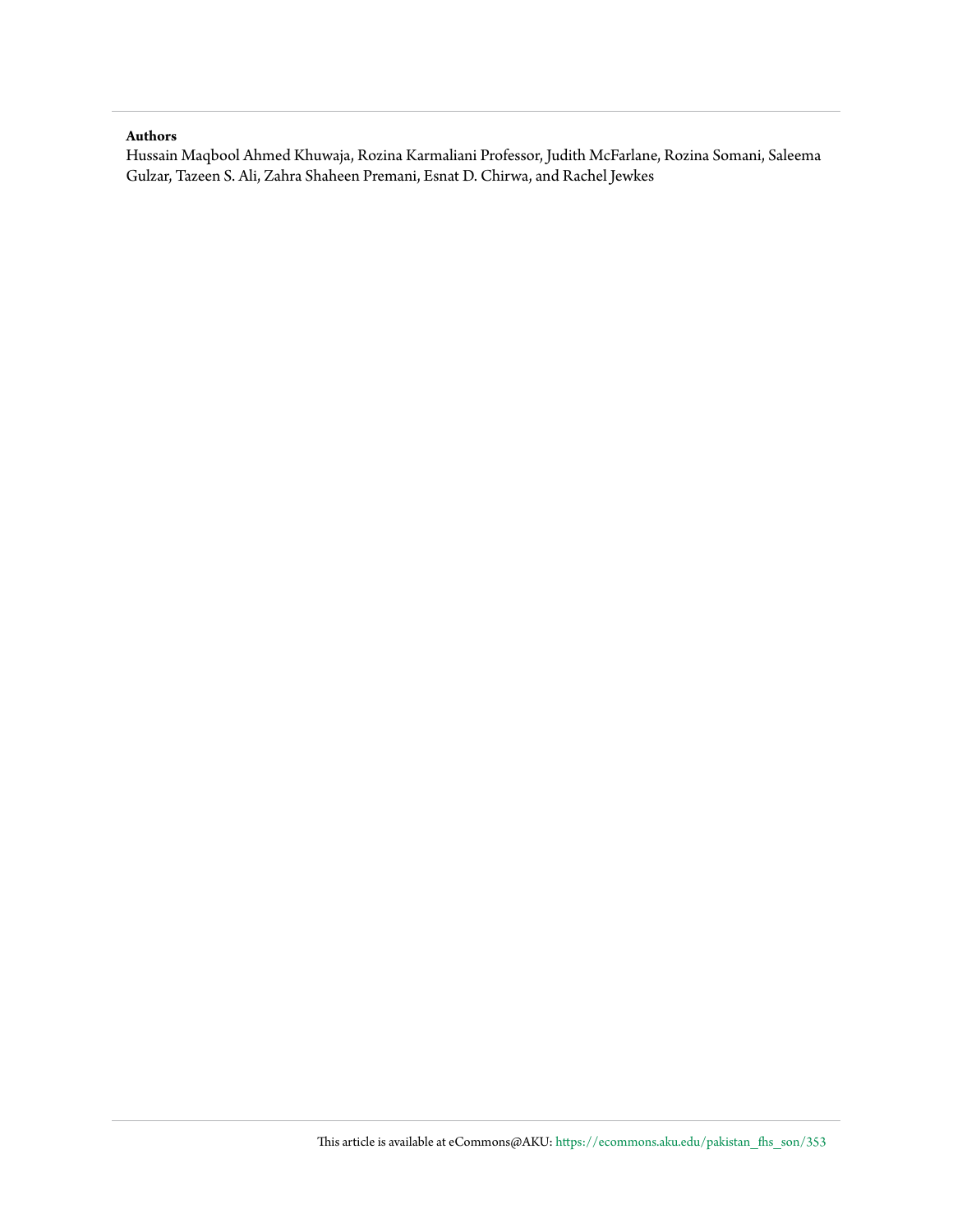

# **OPEN ACCESS**

**Citation:** Khuwaja HMA, Karmaliani R, McFarlane J, Somani R, Gulzar S, Ali TS, et al. (2018) The intersection of school corporal punishment and associated factors: Baseline results from a randomized controlled trial in Pakistan. PLoS ONE 13(10): e0206032. [https://doi.org/10.1371/journal.](https://doi.org/10.1371/journal.pone.0206032) [pone.0206032](https://doi.org/10.1371/journal.pone.0206032)

**Editor:** Viktor Burlaka, Wayne State University, UNITED STATES

**Received:** August 30, 2017

**Accepted:** October 7, 2018

**Published:** October 24, 2018

**Copyright:** © 2018 Khuwaja et al. This is an open access article distributed under the terms of the Creative Commons [Attribution](http://creativecommons.org/licenses/by/4.0/) License, which permits unrestricted use, distribution, and reproduction in any medium, provided the original author and source are credited.

**Data Availability Statement:** All relevant data are within the paper and its Supporting Information files.

**Funding:** This document is an output from the What Works to Prevent Violence: A Global Programme which is funded by the UK Aid from the UK department for International Development (DFID) for the benefit of developing countries. The funding was managed by the South African Medical Research Council. However, the views

<span id="page-2-0"></span>RESEARCH ARTICLE

# The intersection of school corporal punishment and associated factors: Baseline results from a randomized controlled trial in Pakistan

 $H$ ussain Maqbool Ahmed Khuwaja<sup>1©</sup>, Rozina Karmalianin<sup>1©</sup> \*, Judith McFarlane<sup>2©</sup>, **Rozina Somani1‡, Saleema Gulzar1‡, Tazeen Saeed Ali1‡, Zahra Shaheen Premani1‡, Esnat D. Chirwa3‡, Rachel Jewkes3**☯

**1** School of Nursing and Midwifery, Aga Khan University, Karachi, Pakistan, **2** Texas Woman's University, Houston, Texas, United States of America, **3** South African Medical Research Council, Pretoria, South Africa

☯ These authors contributed equally to this work.

‡ These authors also contributed equally to this work.

\* rozina.karmaliani@aku.edu

# Abstract

Violence against youth is a global issue; one form of youth victimization is school corporal punishment. We use baseline assessments from a cluster randomized controlled trial to examine the prevalence of school corporal punishment, by gender, and the relationship to levels of peer violence at school, parent corporal punishment, youth food security and youth academic performance and school attendance in Pakistan. Forty homogenous public schools in the urban city of Hyderabad, Pakistan were chosen for randomization into the trial evaluating a youth violence prevention intervention. 1752  $6<sup>th</sup>$  graders, age 11–14 years, were selected as the target population. Since schools are segregated by gender in Pakistan, data are from interviews in 20 boys' schools and 20 girls' schools. Overall, 91.4% of boys and 60.9% of girls reported corporal punishment at school in the previous 4 weeks and 60.3% of boys had been physically punished at home in the past 4 weeks compared to 37.1% of girls. Structural equation modeling revealed one direct pathway for both boys and girls from food insecurity to corporal punishment at school while indirect pathways were mediated by depression, the number of days missed from school and school performance and for boys also by engagement in peer violence. Exposure to corporal punishment in school and from parents differs by gender, but in both boys and girls poverty in the form of food insecurity was an important risk factor, with the result that poorer children are victimized more by adults.

## **Introduction**

Corporal punishment is defined as the use of physical force with the intent to cause pain as a mode of punishment, modification of behavior or preventing the negative behavior [\[1](#page-14-0)].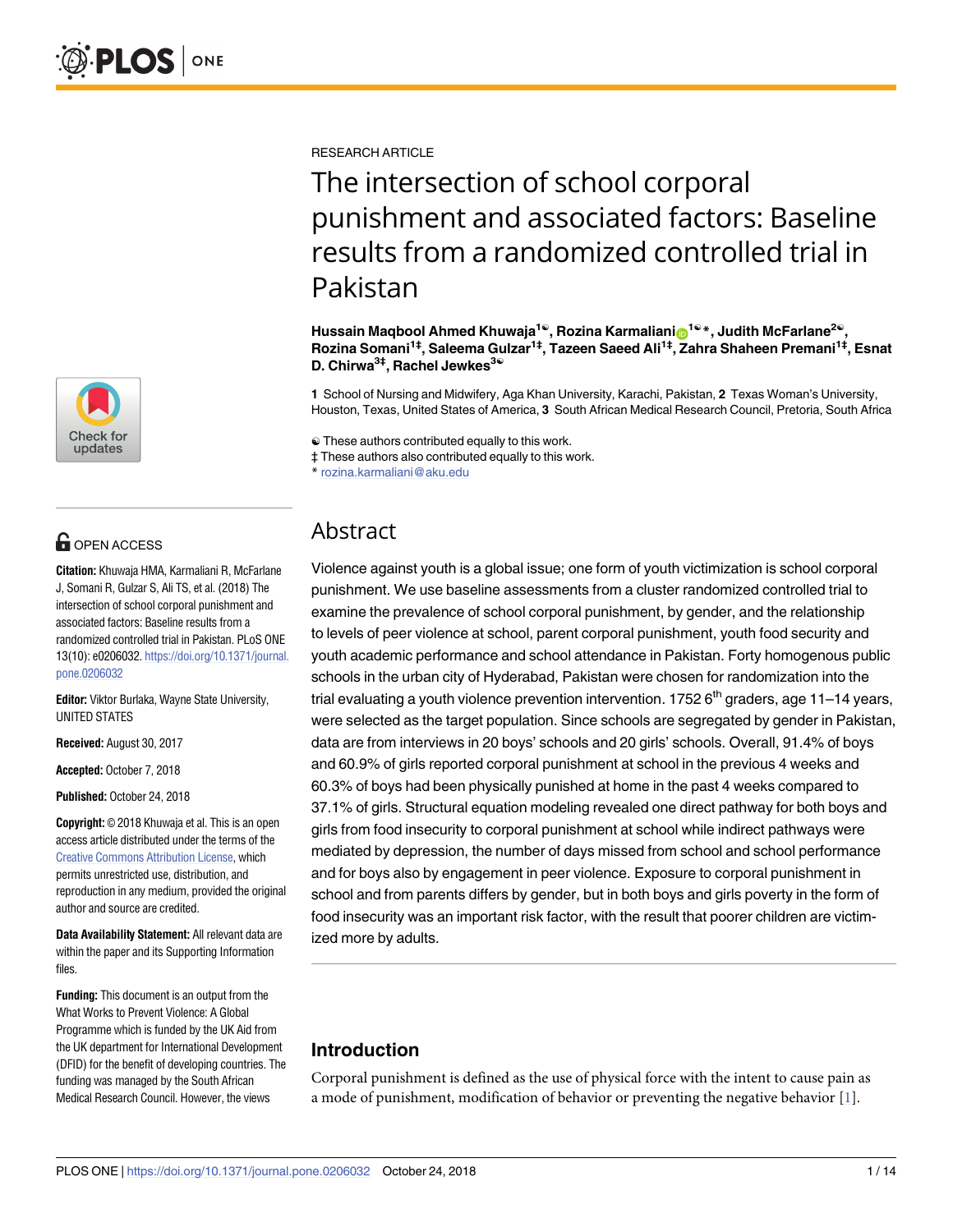<span id="page-3-0"></span>

expressed and information contained in it are not necessarily those of or endorsed by DFID, which can accept no responsibility for such views or information or for any reliance placed on them.

**Competing interests:** The authors have declared that no competing interests exist.

Corporal punishment in the school and home settings is quite common. A systematic review of school corporal punishment found that the occurrence varied from 13% of students in Kazakhstan to fully 97% of students in Cameroon [\[2](#page-14-0)]. Higher reports of school corporal punishment consistently come from resource-poor countries  $[3, 4]$  $[3, 4]$  $[3, 4]$  $[3, 4]$ , most likely due to legal sanctions against corporal punishment and lower parental support for its use in mid to high resourced countries, such as few states of North America and Europe. According to the UNI-CEF report of 2010, where data was collected from 35 middle and high income countries, three out of four children experience violent discipline at home [\[5](#page-14-0)].

Surveys document that corporal punishment can have negative impacts on child behavior [\[6](#page-14-0)]. For example, children who are spanked at home are more likely to participate in violent acts and demonstrate higher levels of aggression throughout adolescence [[7,](#page-14-0) [8\]](#page-14-0).

#### **Contributing factors to corporal punishment**

Corporal punishment is prevalent and occurs because of inter-related social, cultural and educational factors [\[9\]](#page-14-0), and can be due to a power imbalance, such as power differentials between different ethnic groups, castes and classes, and oppression of ethnic minorities [\[10\]](#page-14-0). For example children in Turkey who report corporal punishment at school frequently belong to lower social-economic groups [\[11\]](#page-14-0). A common reason to justify corporal punishment is discipline. Therefore school policies may justify corporal punishment as needed to teach children how to refrain from unwanted behaviors and maintain school decorum [\[12\]](#page-14-0). Once corporal punishment is justified and integrated into the culture of the school, the practice becomes accepted and viewed as a 'necessary' part of teaching.

Teacher attitudes and their socio economic status also serve as contributing factors. A study conducted in Turkey revealed that when the teacher is overwhelmed with personal problems, he or she is less likely to manage behavior problems in a non-violent manner and more likely to use corporal punishment [[11](#page-14-0)]. A study conducted in Nigeria by Ogbe (2015) to evaluate parents and teacher's perception of using corporal punishment in schools revealed that both parents and teachers feel that using corporal punishment is the right way to mold children's behavior and if you 'spare the child, you spoil the child'. The study found no gender differences among urban and rural parents or teachers on the agreed justifications for using corporal punishment. In fact, the parents surveyed by Ogbe (2015) recommended working towards legislation to allow corporal punishment at schools and protecting teachers from retribution when applying corporal punishment.

#### **Outcomes of corporal punishment**

Research reveals that, students who are victims of corporal punishment are less motivated towards their class room activities. The youth lack confidence, hesitate to become involved in group discussions, and are less motivated towards studies [\[13\]](#page-14-0). The UNICEF's Asian Report (2001) describes how corporal punishment may cause severe physical injuries and disabilities among children and even result in child death. For example, eardrum damage can result from a forceful slap to the head by parents or teachers. Corporal punishment can affect the mental health of children and result in youth feeling helpless, hopeless, worthless, depressed, and inadequate [[14](#page-14-0)]. Corporal punishment is a primary contributor to child abuse and promotes violent behavior between children [[15](#page-14-0)]. A study indicates that physical punishment of children increases antisocial attitudes among children and decreases children's capacity to learn the behavior that the corporal punishment was intended to promote (Gershoff, 2008). Corporal punishment forms part of a cycle of violence within the family and school settings which can become engrained and justified as the 'best' strategy for shaping youth behavior [[16](#page-14-0)].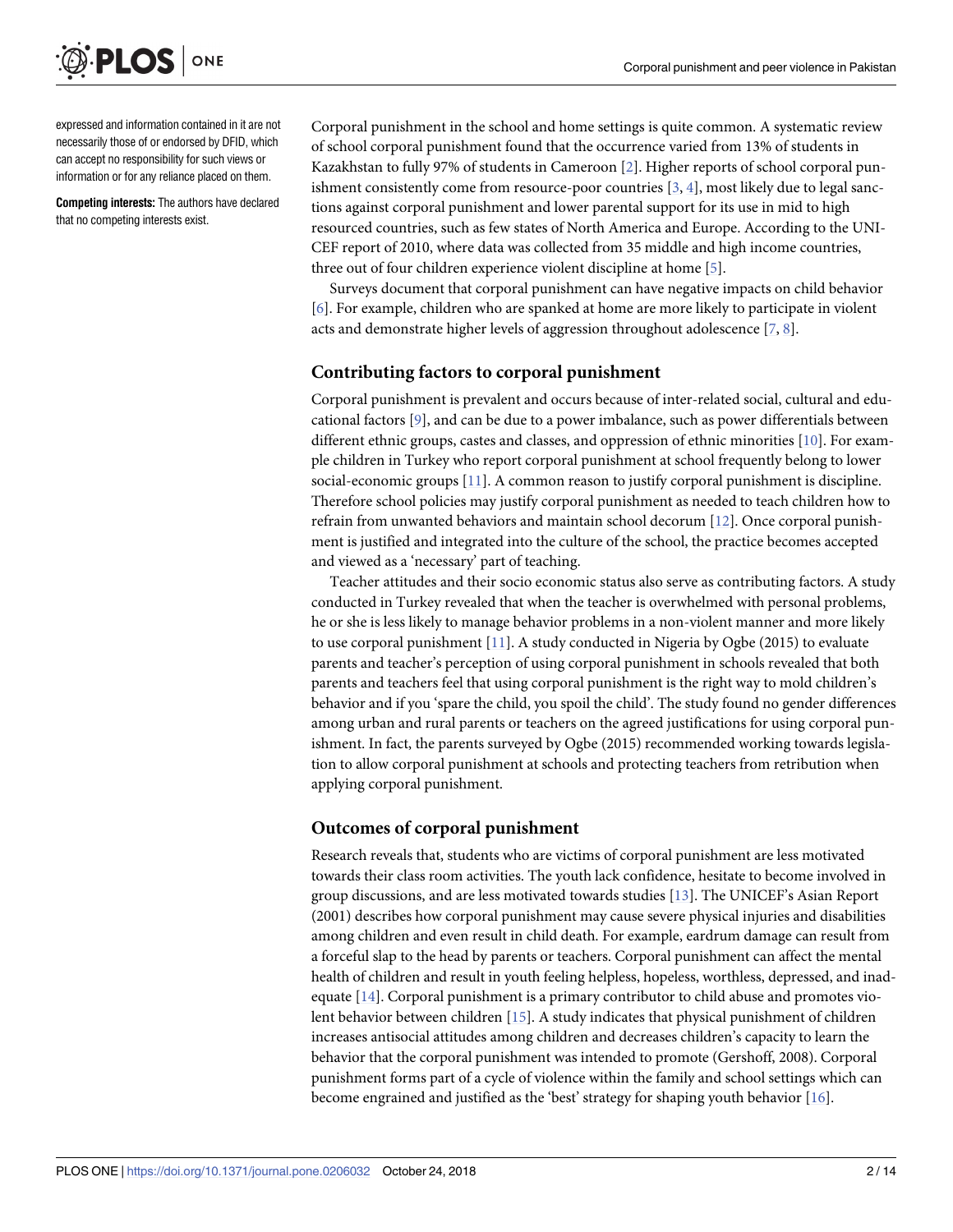<span id="page-4-0"></span>Corporal punishment at school is also associated with school dropout. A study conducted in primary schools in Pakistan identified that corporal punishment as the primary reason for children leaving school [\[17\]](#page-14-0). Children who are victims of corporal punishment are commonly perpetrators of violence against family and society [\[18\]](#page-14-0). Another study conducted in Pakistan linked school corporal punishment to poor academic performance and lack of youth confidence along with anxiety and fear [\[19\]](#page-14-0).

Clearly, corporal punishment by teachers and parents is pervasive and detrimental to youth development and academic performance. Over the last decade there has been a growing recognition internationally of the importance of children's experience of violence, of various types, and the need to prevent it. What Works To prevent Violence Against Women and Girls? Global Program is funded by the United Kingdom's Department for International Development (DFID) [[20](#page-14-0)] and evaluating interventions in 14 countries to prevent violence against women and girls. One of the evaluations is located in urban public schools in Pakistan and seeks to empower children to prevent violence against youth, including school and parent corporal punishment, through a two-year programme of play-based activities called "The Positive Child and Youth Development program of the Right to Play" (2017) Pakistan office [\[21\]](#page-14-0). Additionally, a detailed description of the Right to Play intervention as evaluated in this research is presented elsewhere [[22](#page-14-0)].

If violence against youth is to be prevented and meaningful interventions applied, contextual factors must be examined and understood. Using the baseline data of this 2-year RCT, this paper describes the prevalence of school corporal punishment, by gender, and associations with youth peer victimization and perpetration, corporal punishment at home and food security, and finally, youth academic performance and attendance.

### **Methods**

The data are from the baseline of a cluster randomized controlled trial. The details of the intervention as well as methods of the 2-year cluster randomized controlled trial are described in detail elsewhere [[22](#page-14-0)]. The clusters are forty fairly homogenous schools in the urban city of Hyderabad, which is located in the southern province of Sindh, about 100 miles from the mega city of Karachi. All the schools selected for this study were single sex public schools. Half the schools were girls' schools and half boys' schools [\[22\]](#page-14-0).

The study population was youth in the  $6<sup>th</sup>$  grade, mostly 11–14 years of age. The inclusion criteria for children were that they should be students in grade 6 in selected schools, obtain consent for the study from their parents, and agree to participate themselves. The youth needed to read the national language of Pakistan Urdu or the provincial language Sindhi. The questionnaires were self-completed, with children divided into groups of 3–4 with an interviewer. Proceeding item by item, the interviewer read the question and the children completed the questionnaire. In small schools we invited the whole of Grade 6 to participate, but if the grade was large if was often divided into 2 or 3 sections and then we invited just one section. The number of children recruited per school ranged from 20–65.

Following Internal Review Board Approval and completion of informed consent procedures, consisting of parental written consent and child assent, pilot testing of the instruments with 124 youth in the  $6<sup>th</sup>$  grade in an adjacent school district was completed. Adjustments were made to streamline and shorten the data collection process. Data collection for the 40 schools was completed over a 60-day period in 2015.

For the 40 schools, we sent home a total of 2,486 parental consent forms and received 1,858 affirmed parent consents for a return rate of 75%. Of the 1,858 forms signed and returned by the parents, 1,767 children assented for a rate of 95%. In general parents of girls consented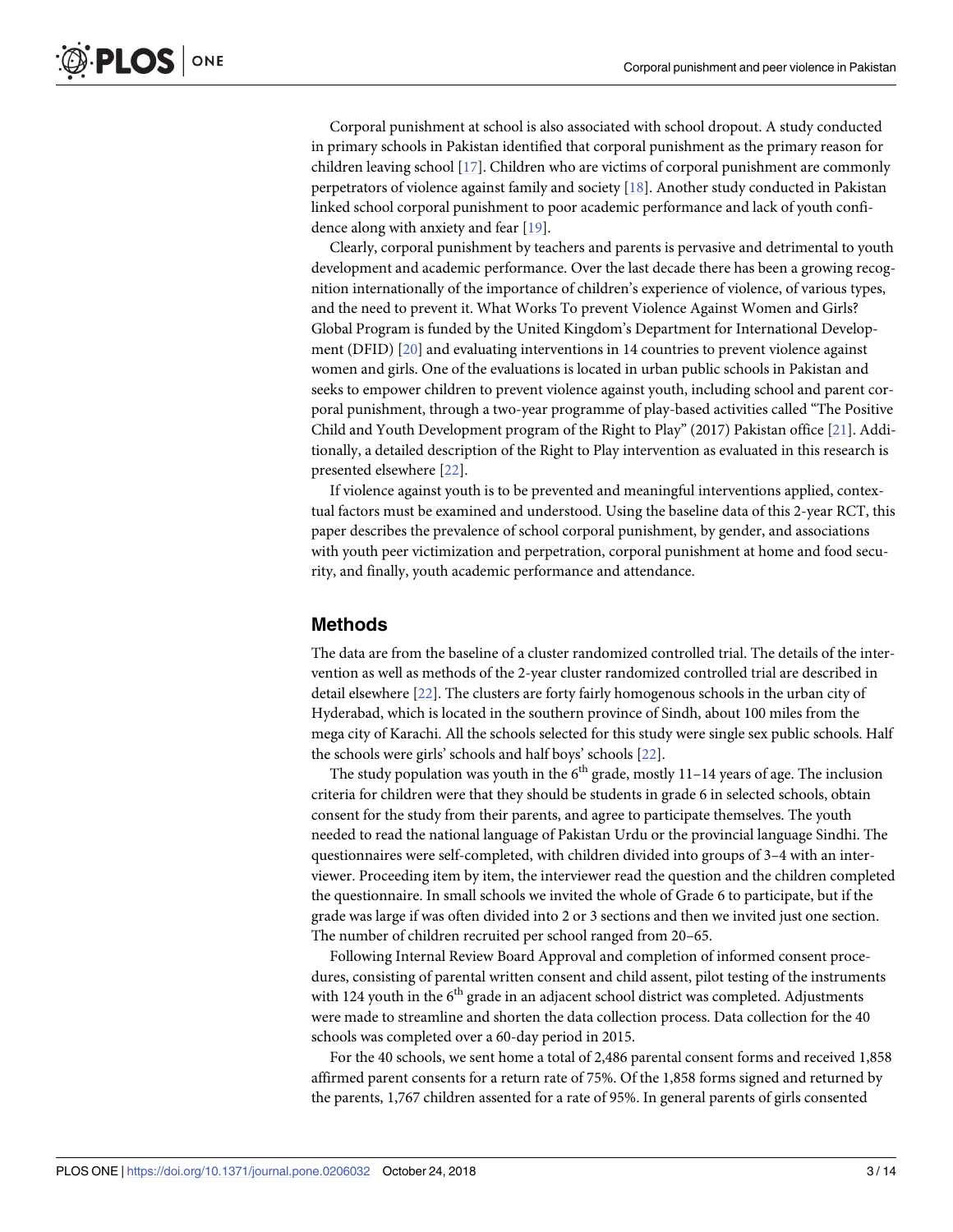<span id="page-5-0"></span>more often than parents of boy, 79% compared to 70% respectively. A total of 1,752 youth (822 boys and 930 girls) completed questionnaires and were entered into an SPSS database.

Corporal punishment at school is a 6-item investigator derived scale that asked the frequency, (i.e., never, once, few times (2–3), or many times (4 or more) with which youth were punished by a teacher within the last 4 weeks. Cronbach's Alpha was 0.757 for both boys and girls [[22](#page-14-0)]. Items include slapped, hit or beaten as well as made to run, kneel, or stand. These are common forms of punishment used in Sindh schools. A dichotomous outcome was derived from the 6 items, with 0 representing learners that had never experienced any of the 6 acts and 1 representing learners that had experienced at least one of the 6 acts.

Two questions asked about parental physical punishment frequency (i.e., never, once, few times (2–3), or many times (4 or more) and severity at home during the past 4 weeks.

Peer Victimization Scale of 16-items was used with 4 subscales, each with 4 questions, assessing physical and verbal victimization, social manipulation, and property attacks [[23](#page-14-0)]. Respondents were asked over the last 4 weeks, how often (i.e., never, once, a few times (2–3) or many times (4 or more) an event happened to them (i.e. victimization). Scale scores were computed by summing item responses (range of 0 to 48). Higher scores reflect more victimization. A Peer Perpetration Scale was developed for the study based on the peer victimization scale. We asked the same 16-items of the peer victimization scale with the wording adjusted to measure perpetration [\[23\]](#page-14-0). It has the same 4 subscales and scoring. Cronbach's alpha was 0.86 for both girls and boys for victimization and Cronbach's alpha was 0.86 for both girls and 0.89 for boys for perpetration.

Peer victimization and perpetration were categorized using thresholds suggested by the U. S. Centers for Disease Control and Prevention (CDC) guidelines [\[24\]](#page-14-0). These guidelines define a participant score on the Peer Victimization Scale or Peer Perpetration Scale of 0 to 1 as low violence and 2 or greater as high violence in the last 4 weeks.

The questionnaire also asked about food security, parent literacy, and home assets and amenities. A hunger score was created from two items that asked learners how often they had gone to school without breakfast in the last 4 weeks, and also how often in the last 4 weeks they had gone to sleep without dinner due to lack of food at home. The two items were measured on a 4-point scale, with 0 indicating 'never', and 3 indicating 'all or most days'. Child academic performance was measured in a 7-item, investigator derived, set of questions that assessed the child's self-report of performance in language, mathematics, science and social studies (i.e., below average, average, above average). The number of days missed from school in the preceding 4 weeks was tallied, and the reasons for the absences recorded.

Child's Mental Health was assessed by Children's Depression Inventory II (CDI-2): a 28-item self-report questionnaire to assess the severity of current or recent (last 2 weeks) depressive symptoms. The response options for each item are rated on a 3-point scale as: 0 (no symptom), 1 (probable or mild symptom), and 2 (definite, marked symptom). The range of scores is 0–56 with higher scores representing increased depressive symptoms. CDI-2 For this study, the raw scores for the CDI-2 were converted into t-scores based on age and gender attributes of the participants according to the specifications in the CDI-2 technical manual [\[25\]](#page-14-0). The T-scores range from  $\leq 40$  to  $\geq 90$ .

#### **Data analysis**

All analysis of this baseline study took into account the study design, which is a cluster randomized control design, with participants clustered within schools. Descriptive analyses were carried out on all potential explanatory variables and were summarized by sex of participant. These variables included family life characteristics, home violence experience, school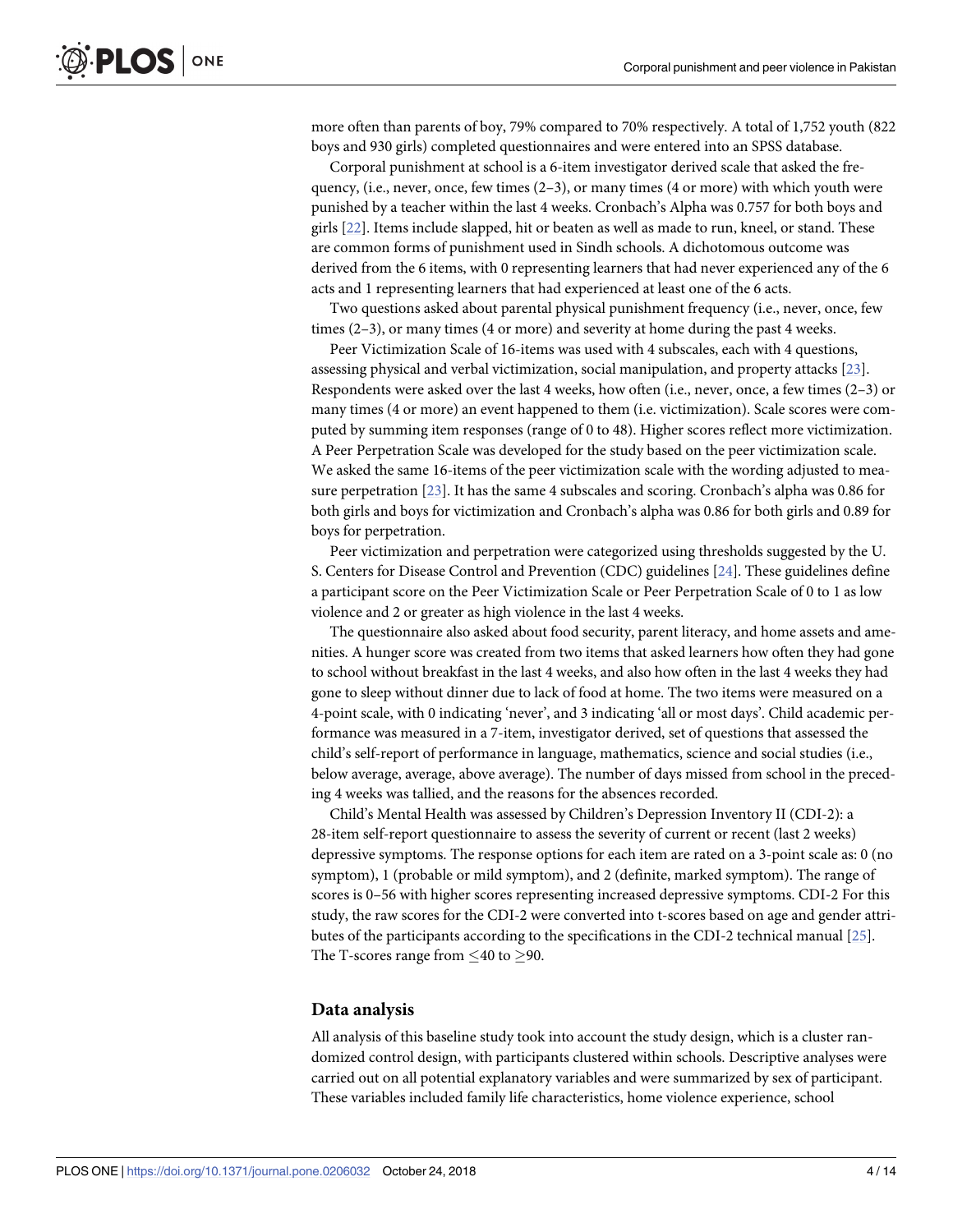attendance/performance, and peer victimization and perpetration of violence. Frequencies/ means and percentages/standard deviations were used to summarize the variables.

We used logistic regression modeling to measure bivariable relationships between corporal punishment and factors associated with experience of corporal punishment, with standard errors estimated using the clustered robust method in order to account for clustering of participants by school.

We then fitted a path model for girls and boys using full information maximum likelihood estimation (FIML) to allow for modeling of missing data, corporal punishment measured as a latent construct of the 6 items. The final models were built based on theory and statistically meaningful modifications using backwards elimination to exclude endogenous variables that did not mediate any path (with significance set at the  $p < .05$  level) from the exogenous variables to corporal punishment. All factors that were significantly associated with corporal punishment experience in the bivariate analysis were considered for the path model. We followed Anderson and Gerbing's procedure for testing fit of a structural equation model, performing confirmatory factor analysis to assess the relationship between latent factors. Before adjusting standard errors for clustering of participants in schools, model fit was good (boys: RMSEA = 0.018, CFI = 0.993, TLI = 0.989; girls: RMSEA = 0.025, CFI = 0.991, TLI = 0.983). We tested the significance of mediation using the Sobel test, by looking at direct and indirect effects of the explanatory variables on corporal punishment experience.

All analyses were done in Stata 14.

### **Results**

The mean age of the boys participating was 12.5 years and of the girls was 12.3 years (Table 1). Food insecurity, measured through having missed breakfast or dinner in the past month due to lack of food, was captured in a hunger score, which was higher for boys then for girls. School attendance was irregular with boys having missed an average of 4.1 days school in the previous month and girls an average of 3.1 days. The last day missed from school was due to having to

|                                                          | N    |             | Girls           |             |               |  |
|----------------------------------------------------------|------|-------------|-----------------|-------------|---------------|--|
|                                                          |      | $\mathbf n$ | mean $(sd) / %$ | $\mathbf n$ | mean $(sd)/%$ |  |
| Age of learner‡                                          | 1748 |             | 12.51(1.5)      |             | 12.27(1.38)   |  |
| Hunger Index‡                                            | 1752 |             | 0.65(1.09)      |             | 0.48(0.97)    |  |
| Number of days missed school‡                            | 1740 |             | 4.07(4.17)      |             | 3.14(2.85)    |  |
| Last day missed from school was due to working at home   | 325  | 195         | 24.5            | 130         | 14.2          |  |
| Last day missed from school was due to working for money | 76   | 61          | 7.7             | 15          | 1.6           |  |
| School performance‡                                      | 1752 |             | 9.27(1.81)      |             | 9.55(1.77)    |  |
| Parent literacy levels‡                                  | 1752 |             | 2.61(1.41)      |             | 2.54(1.41)    |  |
| Peer victimisation/ perpetration                         |      |             |                 |             |               |  |
| None                                                     | 249  | 55          | 6.7             | 194         | 20.9          |  |
| Victimisation only                                       | 411  | 146         | 17.8            | 265         | 28.5          |  |
| Any perpetration                                         | 1092 | 621         | 75.5            | 471         | 50.6          |  |
| Child attitudes to physical punishment‡                  | 1752 |             | 9.33(3.22)      |             | 9.93(3.39)    |  |
| Experienced physical punishment at home                  | 840  | 495         | 60.3            | 345         | 37.1          |  |

|  |  | Table 1. Social and demographic characteristics of boys and girls in the sample. |
|--|--|----------------------------------------------------------------------------------|
|  |  |                                                                                  |

‡ : summaries are means and standard deviations.

sd = standard deviation

<https://doi.org/10.1371/journal.pone.0206032.t001>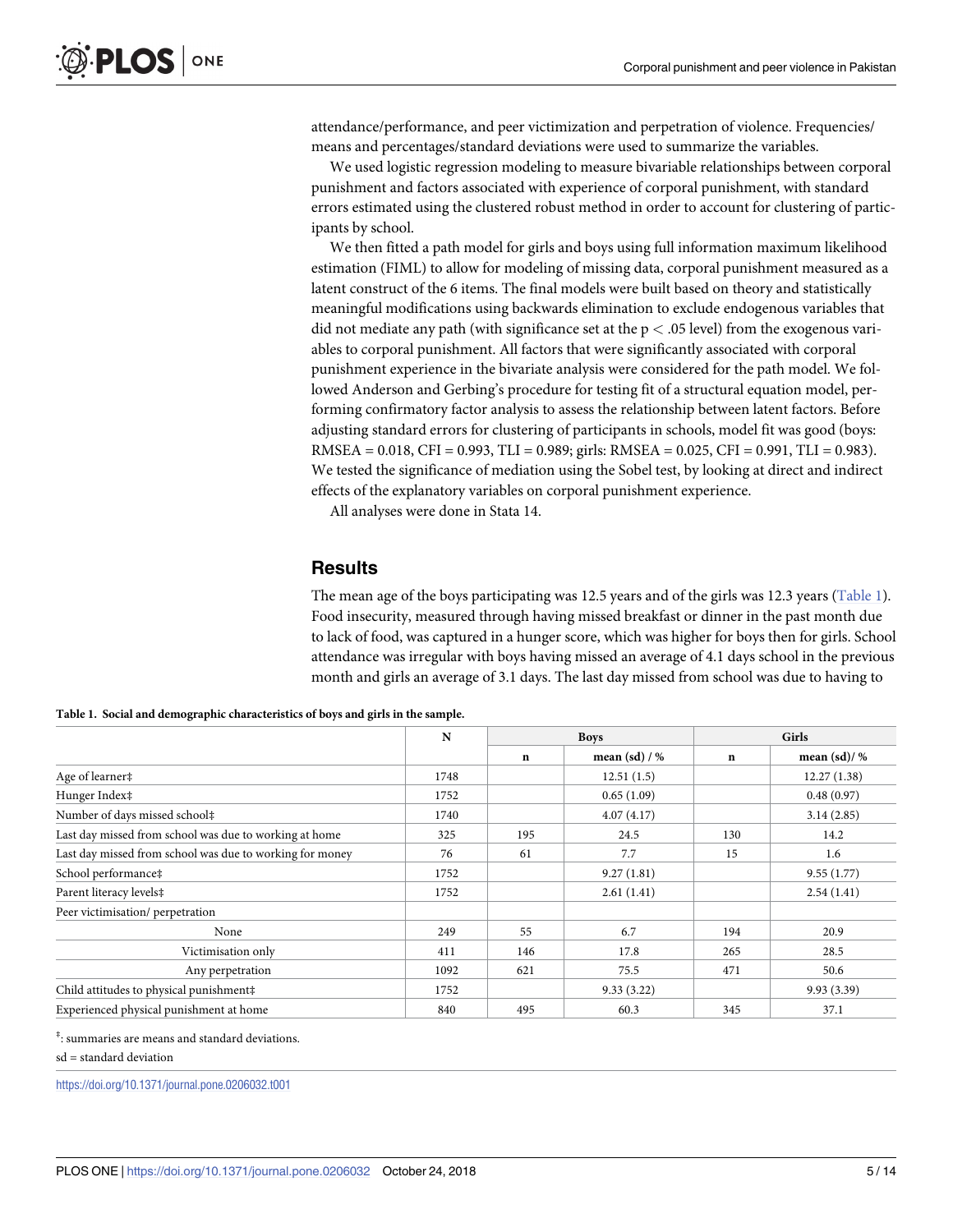|                                                                                |             | <b>Boys</b> |                | Girls        |         |
|--------------------------------------------------------------------------------|-------------|-------------|----------------|--------------|---------|
|                                                                                | $\mathbf n$ | %           | $\mathbf{n}$   | $\%$         | p value |
| Were you slapped, hit or beaten or otherwise physically punished by a teacher? |             |             |                |              |         |
| Never                                                                          | 219         | 26.6        | 623            | 67           | < 0.001 |
| Once                                                                           | 287         | 34.9        | 238            | 25.6         |         |
| Few times                                                                      | 170         | 20.7        | 52             | 5.6          |         |
| Many times                                                                     | 146         | 17.8        | 17             | 1.8          |         |
| Did a teacher twist your ear?                                                  |             |             |                |              |         |
| Never                                                                          | 432         | 52.6        | 832            | 89.5         | < 0.001 |
| Once                                                                           | 229         | 27.9        | 73             | 7.8          |         |
| Few times                                                                      | 99          | 12          | 20             | 2.2          |         |
| Many times                                                                     | 62          | 7.5         | 5              | 0.5          |         |
| Did a teacher make you stand on a bench?                                       |             |             |                |              |         |
| Never                                                                          | 476         | 57.9        | 587            | 63.1         | 0.132   |
| Once                                                                           | 211         | 25.7        | 237            | 25.5         |         |
| Few times                                                                      | 81          | 9.9         | 66             | 7.1          |         |
| Many times                                                                     | 54          | 6.6         | 40             | 4.3          |         |
| Did a teacher make you run around as punishment?                               |             |             |                |              |         |
| Never                                                                          | 683         | 83.1        | 894            | 96.1         | < 0.001 |
| Once                                                                           | 80          | 9.7         | 21             | 2.3          |         |
| Few times                                                                      | 42          | 5.1         | 14             | 1.5          |         |
| Many times                                                                     | 17          | 2.1         | $\mathbf 1$    | 0.1          |         |
| Did a teacher make you kneel down in class or outside?                         |             |             |                |              |         |
| Never                                                                          | 470         | 57.2        | 865            | 93           | < 0.001 |
| Once                                                                           | 203         | 24.7        | 49             | 5.3          |         |
| Few times                                                                      | 91          | 11.1        | 14             | 1.5          |         |
| Many times                                                                     | 58          | 7.1         | $\overline{c}$ | 0.2          |         |
| In past 4 weeks, did a teacher hit you with a stick?                           |             |             |                |              |         |
| Never                                                                          | 257         | 31.3        | 753            | 81           | < 0.001 |
| Once                                                                           | 247         | 30          | 121            | 13           |         |
| Few times                                                                      | 154         | 18.7        | 47             | 5.1          |         |
| Many times                                                                     | 164         | 20          | 9              | $\mathbf{1}$ |         |
| Experienced any physical punishment                                            |             |             |                |              |         |
| No                                                                             | 71          | 8.6         | 364            | 39.1         | < 0.001 |
| Yes                                                                            | 751         | 91.4        | 566            | 60.9         |         |

#### **Table 2. Prevalence of experience of acts of corporal punishment in the previous four weeks.**

<https://doi.org/10.1371/journal.pone.0206032.t002>

work at home in the cases of 24.5% of boys and 14.2%, whilst 7.7% of boys and 1.6% of girls had missed school due to the need to work to earn money. Self-reported school performance was higher for girls than boys. Boys reported slightly higher parental literacy than girls.

Boys had a greater involvement in peer violence than did girls. Only 6.7% of boys and 20.9% of girls had no experience of violence as a victim or perpetrator in the previous 4 weeks. 75.5% of boys had perpetrated violence and 50.6% of girls, and many of these had also experienced it as victims. Girls reported lower acceptability of children being beaten for punishment than boys, mean scores 9.93 for girls and 9.33 for boys. Overall 60.3% of boys had been physically punished at home in the past 4 weeks and 37.1% of girls.

Table 2 shows that 91.4% of boys and 60.9% of girls had experienced corporal punishment at school in the previous 4 weeks. Three quarters of boys and one third of girls had been slapped, beaten, hit or otherwise physically punished and especially for boys, this was often on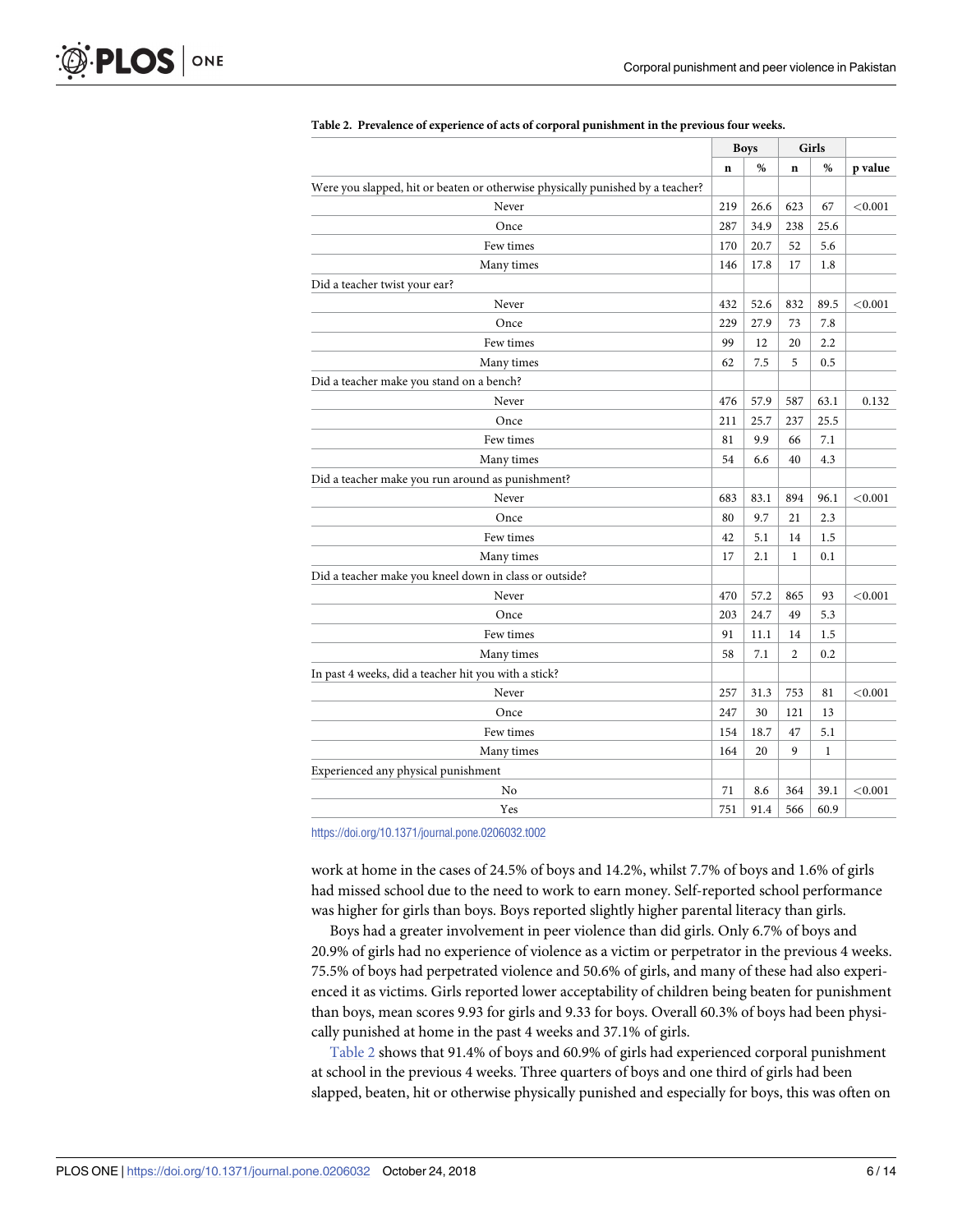|                                                             | <b>BOYS</b>                               |      |            |      |           |            |                                           | <b>GIRLS</b> |            |      |                |      |           |            |            |         |
|-------------------------------------------------------------|-------------------------------------------|------|------------|------|-----------|------------|-------------------------------------------|--------------|------------|------|----------------|------|-----------|------------|------------|---------|
|                                                             | <b>Experienced corporal</b><br>punishment |      |            |      |           |            | <b>Experienced corporal</b><br>punishment |              |            |      |                |      |           |            |            |         |
|                                                             | Yes                                       |      | No.        |      |           |            |                                           |              | Yes        |      | N <sub>0</sub> |      |           |            |            |         |
|                                                             | mean/<br>n                                | sd/% | mean/<br>n | sd/% | <b>OR</b> | <b>LCL</b> | <b>UCL</b>                                | p value      | mean/<br>n | sd/% | mean/<br>n     | sd/% | <b>OR</b> | <b>LCL</b> | <b>UCL</b> | p value |
| Age of learner‡                                             | 12.5                                      | 1.47 | 12.68      | 1.77 | 0.93      | 0.77       | 1.10                                      | 0.42         | 12.25      | 1.36 | 12.3           | 1.42 | 0.98      | 0.91       | 1.05       | 0.54    |
| Hunger Index‡                                               | 0.66                                      | 1.08 | 0.52       | 1.12 | 1.14      | 0.85       | 1.54                                      | 0.31         | 0.55       | 1.02 | 0.37           | 0.87 | 1.25      | 0.99       | 1.57       | 0.06    |
| Number of days missed school‡                               | 4.04                                      | 4.11 | 4.31       | 4.73 | 0.99      | 0.94       | 1.03                                      | 0.59         | 3.37       | 2.81 | 2.79           | 2.87 | 1.08      | 1.03       | 1.13       | 0.02    |
| School performance‡                                         | 9.21                                      | 1.81 | 9.97       | 1.64 | 0.77      | 0.68       | 0.87                                      | 0.03         | 9.36       | 1.86 | 9.85           | 1.58 | 0.85      | 0.80       | 0.90       | 0.02    |
| Parent literacy levels‡                                     | 2.62                                      | 1.39 | 2.51       | 1.59 | 1.06      | 0.96       | 1.17                                      | 0.31         | 2.55       | 1.39 | 2.53           | 1.43 | 1.01      | 0.93       | 1.10       | 0.77    |
| Child attitude to physical punishment                       | 9.36                                      | 3.21 | 9.01       | 3.34 | 1.04      | 0.95       | 1.13                                      | 0.44         | 9.98       | 3.26 | 9.86           | 3.58 | 1.01      | 0.98       | 1.04       | 0.479   |
| Experienced physical punishment at<br>home                  | 483                                       | 64.4 | 12         | 16.9 | 8.89      | 4.10       | 19.28                                     | < 0.001      | 272        | 48.1 | 73             | 20.1 | 8.89      | 4.10       | 19.28      | < 0.001 |
| Peer victimisation and perpetration                         |                                           |      |            |      |           |            |                                           |              |            |      |                |      |           |            |            |         |
| None                                                        | 34                                        | 4.5  | 21         | 29.6 |           |            |                                           |              | 58         | 10.2 | 136            | 37.4 |           |            |            |         |
| Victimisation only                                          | 118                                       | 15.7 | 28         | 39.4 | 2.60      | 1.86       | 3.65                                      | < 0.001      | 138        | 24.4 | 127            | 34.9 | 2.60      | 1.86       | 3.65       | < 0.001 |
| Any perpetration                                            | 599                                       | 79.8 | 22         | 31   | 16.82     | 11.12      | 25.43                                     |              | 370        | 65.4 | 101            | 27.8 | 16.82     | 11.12      | 25.43      |         |
| Last day missed from school was due<br>to working at home   | 181                                       | 25   | 14         | 20   | 1.33      | 0.78       | 2.26                                      | 0.31         | 86         | 15.6 | 44             | 12.1 | 1.33      | 0.78       | 2.26       | 0.16    |
| Last day missed from school was due<br>to working for money | 56                                        | 7.7  | 5          | 7    | 1.10      | 0.47       | 2.57                                      | 0.82         | 9          | 1.6  | 6              | 1.7  | 1.10      | 0.47       | 2.57       | 0.98    |

#### <span id="page-8-0"></span>Table 3. Bivariable associations between experience of corporal punishment by boys and girls and social and demographic characteristics.

‡ : comparison done on means;

sd = standard deviation; OR = Odds ratio; LCL = lower confidence limit; UCL = Upper Confidence limit

<https://doi.org/10.1371/journal.pone.0206032.t003>

multiple occasions. 47.4% of boys and 10.5% of girls had had their ear twisted by a teacher. Being made to stand on a bench was the only form of punishment which did not show a gender difference, with 42.2% of boys and 36.9% of girls reporting having done this. Boys were often asked to run around outside (16.9% v. 3.9% for girls), and 42.9% of boys had been made to kneel outside compared to 7% of girls. 68.7% of boys and 19.1% of girls were hit with a stick by a teacher in the last 4 weeks.

Bi-variable associations between a range of social, home and school factors and experience of corporal punishment are shown in Table 3. Among boys, experience of corporal punishment at school was more likely if school performance was poorer, if the boys had been beaten at home and if they had been involved in peer violence either just as a victim, or as a perpetrator. It was not associated with age, food insecurity, parental literacy or days missed from school. Among girls, corporal punishment at school was associated with missing more days from school and having poorer school performance. It was also associated with being beaten at home and engaging in peer violence again both as a perpetrator, but also when only a victim.

The structural equation models for experience of corporal punishment among boys and girls are presented in Figs [1](#page-9-0) and [2](#page-9-0) and [Table](#page-10-0) 4. For boys, the structural model has one direct pathway from the hunger index (food insecurity) to corporal punishment at school. There are five indirect pathways. One is mediated by depression and poor school performance. One is mediated by depression and peer violence. There is strong correlation between experiencing corporal punishment at home and experiencing corporal punishment at school. One is mediated by corporal punishment at home and peer violence. Fifth pathway is mediated by corporal punishment at home and depression and poor school performance or peer violence.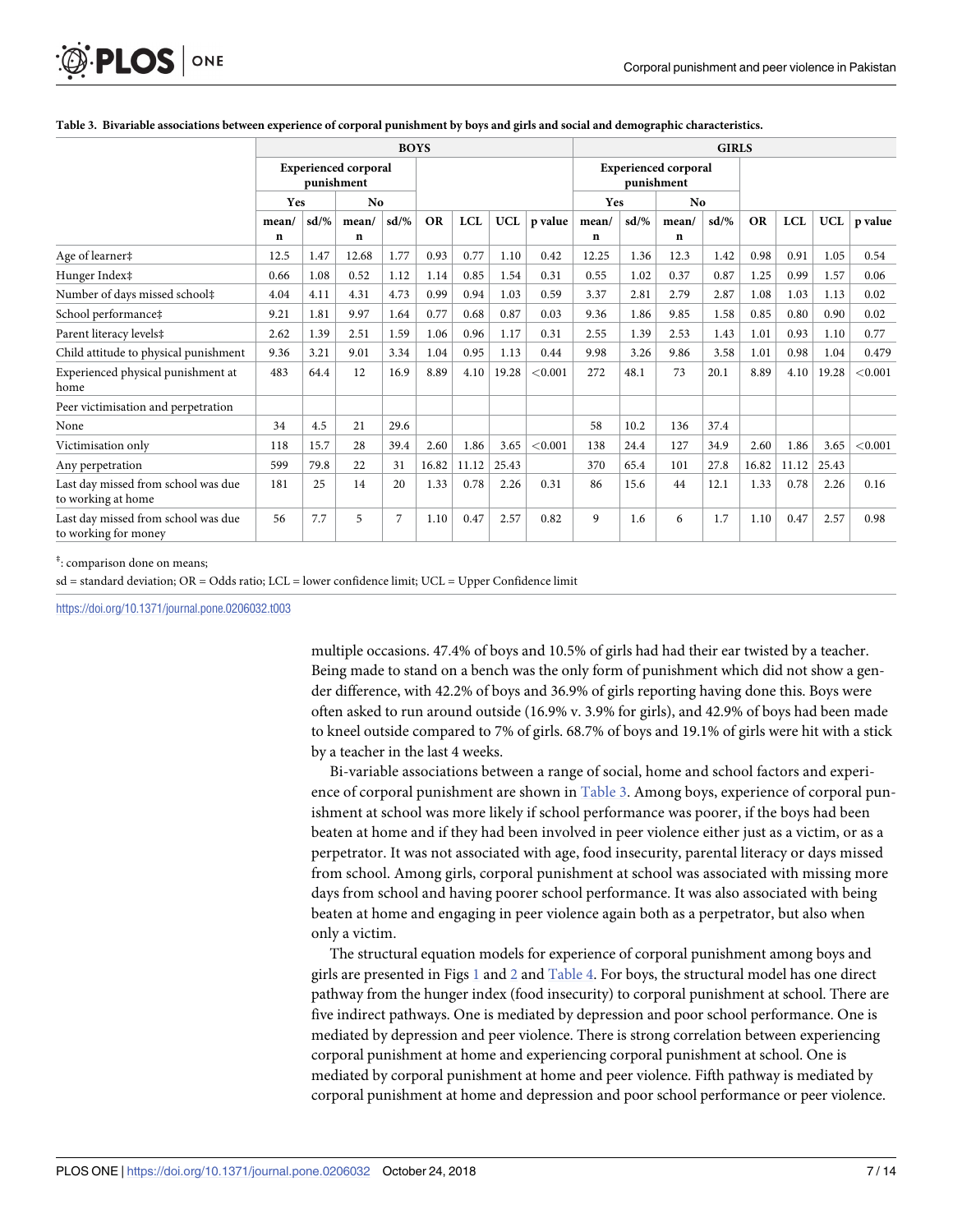<span id="page-9-0"></span>



```
Fig 1. Final structural equation model of corporal punishment at school experienced by boys.
```
<https://doi.org/10.1371/journal.pone.0206032.g001>

Standardized coefficients in [Table](#page-10-0) 4 show strong direct effect of peer violence perpetration on experience of corporal punishment at school ( $\beta$  = 0.38).

For girls, there are three pathways from the hunger index to experience of corporal punishment at school. There is a direct pathway, such that more food insecurity is associated with a greater likelihood of being punished. An indirect pathway is mediated through the





<https://doi.org/10.1371/journal.pone.0206032.g002>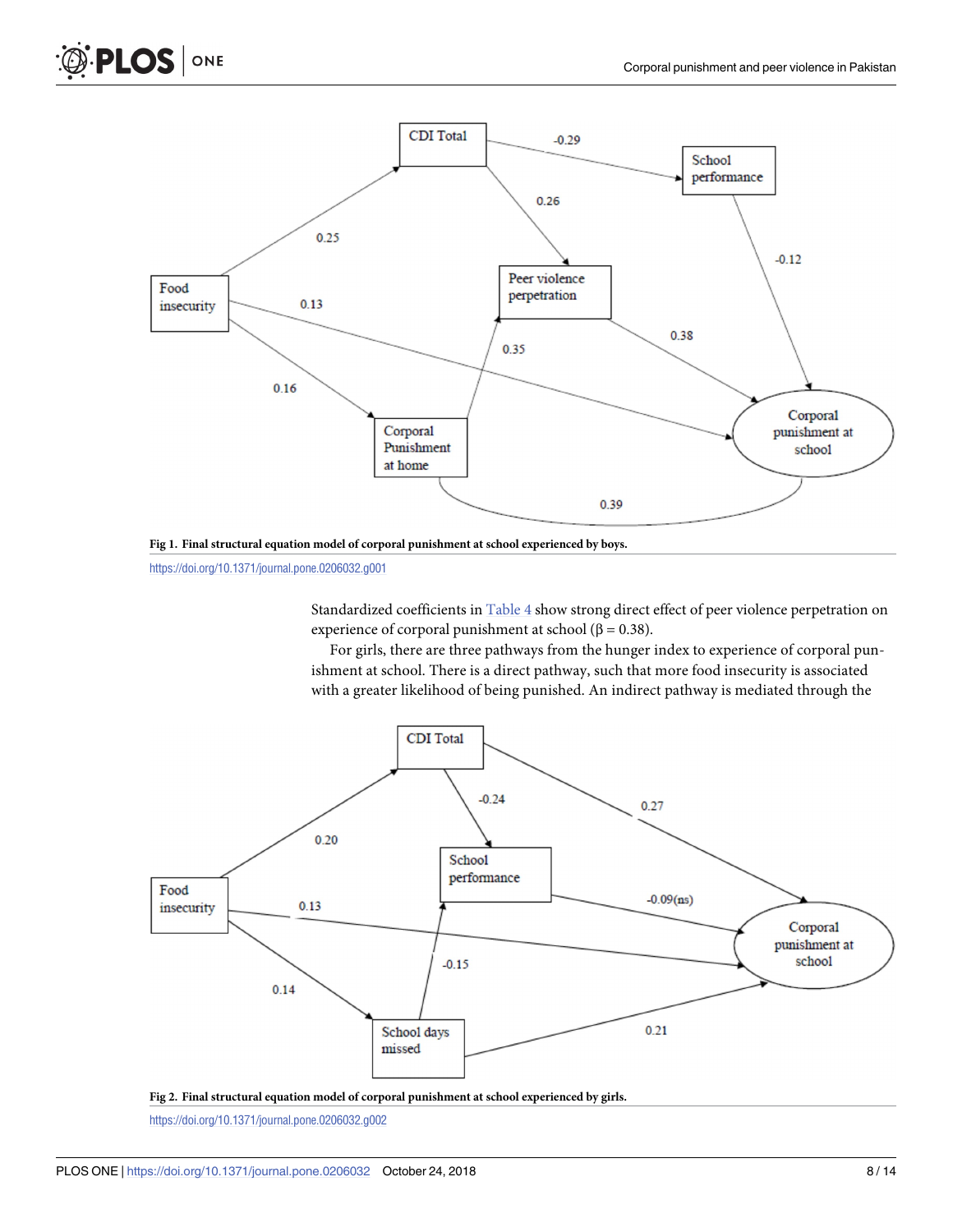#### **[Table](#page-8-0) 4. Results of the structural equation model analysis.**

ONE

<span id="page-10-0"></span>**PLOS** 

|                                                                           | <b>BOYS</b> |            |                 |         |         | <b>GIRLS</b> |            |              |         |         |
|---------------------------------------------------------------------------|-------------|------------|-----------------|---------|---------|--------------|------------|--------------|---------|---------|
|                                                                           | Coef.       | <b>LCL</b> | <b>UCL</b>      | p value |         | Coef.        | <b>LCL</b> | <b>UCL</b>   | p value |         |
| Direct effects                                                            |             |            |                 |         |         |              |            |              |         |         |
| Hunger score->school days missed                                          |             |            |                 |         |         | 0.42         | 0.12       | 0.73         | < 0.001 | 0.14    |
| School days missed --> School performance                                 |             |            |                 |         |         | $-0.10$      | $-0.13$    | $-0.06$      | < 0.001 | $-0.15$ |
| Hunger score -> CDI-2 Total                                               | 2.19        | 1.59       | 2.79            | < 0.001 | 0.25    | 1.93         | 1.00       | 2.85         | < 0.001 | 0.20    |
| Hunger score -> Corporal punishment at home                               | 0.18        | 0.10       | 0.27            | < 0.001 | 0.16    |              |            |              |         |         |
| Corporal punishment at home ---> CDI-2 Total                              | 1.25        | 0.61       | 1.89            | < 0.001 | 0.16    |              |            |              |         |         |
| CDI-2 Total-->School performance                                          | $-0.05$     | $-0.04$    | $-0.29$         | < 0.001 | $-0.29$ | $-0.05$      | $-0.03$    | $-0.24$      | < 0.001 | $-0.24$ |
| CDI-2 Total--> Peer violence                                              | 0.20        | 0.15       | 0.25            | < 0.001 | 0.26    |              |            |              |         |         |
| Corporal punishment at home ---> Peer violence                            | 2.09        | 1.56       | 2.62            | < 0.001 | 0.35    |              |            |              |         |         |
| School performance ---> Corporal punishment at school                     | $-0.04$     | $-0.07$    | $-0.02$         | 0.001   | $-0.12$ | $-0.02$      | $-0.04$    | 0.01         | 0.169   | $-0.09$ |
| Peer violence ---> Corporal punishment at school                          | 0.03        | 0.02       | 0.04            | < 0.001 | 0.38    |              |            |              |         |         |
| Hunger score -> Corporal punishment at school                             | 0.08        | 0.02       | 0.13            | 0.008   | 0.13    | 0.05         | 0.01       | 0.08         | 0.007   | 0.13    |
| CDI-2 Total ---> Corporal punishment at school                            |             |            |                 |         |         | 0.02         | 0.01       | 0.03         | < 0.001 | 0.27    |
| School days missed---> Corporal punishment at school                      |             |            |                 |         |         | 0.03         | 0.01       | 0.05         | 0.042   | 0.21    |
| Covariance(Corporal punishment at home and Corporal Punishment at school) | 0.39        | 0.29       | 0.50            | < 0.001 |         |              |            |              |         |         |
| Disturbance Variance                                                      |             |            |                 |         |         |              |            |              |         |         |
| School performance                                                        | 3.00        | 2.61       | 3.44            |         |         | 2.85         | 2.43       | 3.36         |         |         |
| Corporal Punishment at home                                               | 1.59        | 1.37       | 1.84            |         |         |              |            |              |         |         |
| Corporal Punishment at school                                             | 0.31        | 0.25       | 0.39            |         |         | 0.11         | 0.07       | 0.17         |         |         |
| CDI-2 Total                                                               | 29.0        | 25.8       | 32.5            |         |         | 28.9         | 25.8       | 32.5         |         |         |
| Peer violence                                                             | 43.7        | 35.9       | 53.3            |         |         |              |            |              |         |         |
| Days missed from school                                                   |             |            |                 |         |         | 7.92         | 6.76       | 9.30         |         |         |
| Equation level goodness of fit                                            | $R^2$       | mc         | mc <sub>2</sub> |         |         | $R^2$        | mc         | mc2          |         |         |
| School days missed                                                        |             |            |                 |         |         | 0.02         | 0.14       | 0.02         |         |         |
| School performance                                                        | 0.08        | 0.29       | 0.08            |         |         | 0.08         | 0.29       | 0.08         |         |         |
| Corporal Punishment at school                                             | 0.29        | 0.55       | 0.29            |         |         | 0.18         | 0.43       | 0.18         |         |         |
| Peer violence                                                             | 0.23        | 0.48       | 0.23            |         |         |              |            |              |         |         |
| Corporal punishment at home                                               | 0.03        | 0.16       | 0.03            |         |         |              |            |              |         |         |
| CDI-2 Total                                                               | 0.10        | 0.32       | 0.10            |         |         | 0.04         | 0.20       | 0.04         |         |         |
| Overall goodness of fit                                                   | <b>CFI</b>  | TLI        | <b>RMSEA</b>    |         |         | <b>CFI</b>   | TLI        | <b>RMSEA</b> |         |         |
|                                                                           | 0.993       | 0.989      | 0.018           |         |         | 0.991        | 0.983      | 0.025        |         |         |
| Overall $R^2$                                                             | 0.092       |            |                 |         |         | 0.077        |            |              |         |         |

Note: mc2 = R-squares is the Bentler-Raykov squared multiple correlation coefficient

mc = correlation coefficient between depvar and its prediction

β = standardized coefficient of the direct effects. LCL = Lower confidence limit; UCL = Upper Confidence Limit

<https://doi.org/10.1371/journal.pone.0206032.t004>

number of days missed from school, and a second indirect pathway mediated by depression and a third pathway which is mediated by depression, poor school performance and days missed from school. Although the direct effect of school performance on experience of corporal punishment at school is not statistically significant, the direction of the relationship indicate poor performance is associated with corporal punishment experience ( $\beta$  = -0.09). The standardized coefficients in Table 4 show that depression and school days missed have strong direct effect on corporal punishment experience ( $\beta = 0.27$ , &  $\beta = 0.21$  respectively). The standardized and unstandardized coefficients, p values and direct, as well as R2 are presented in Table 4.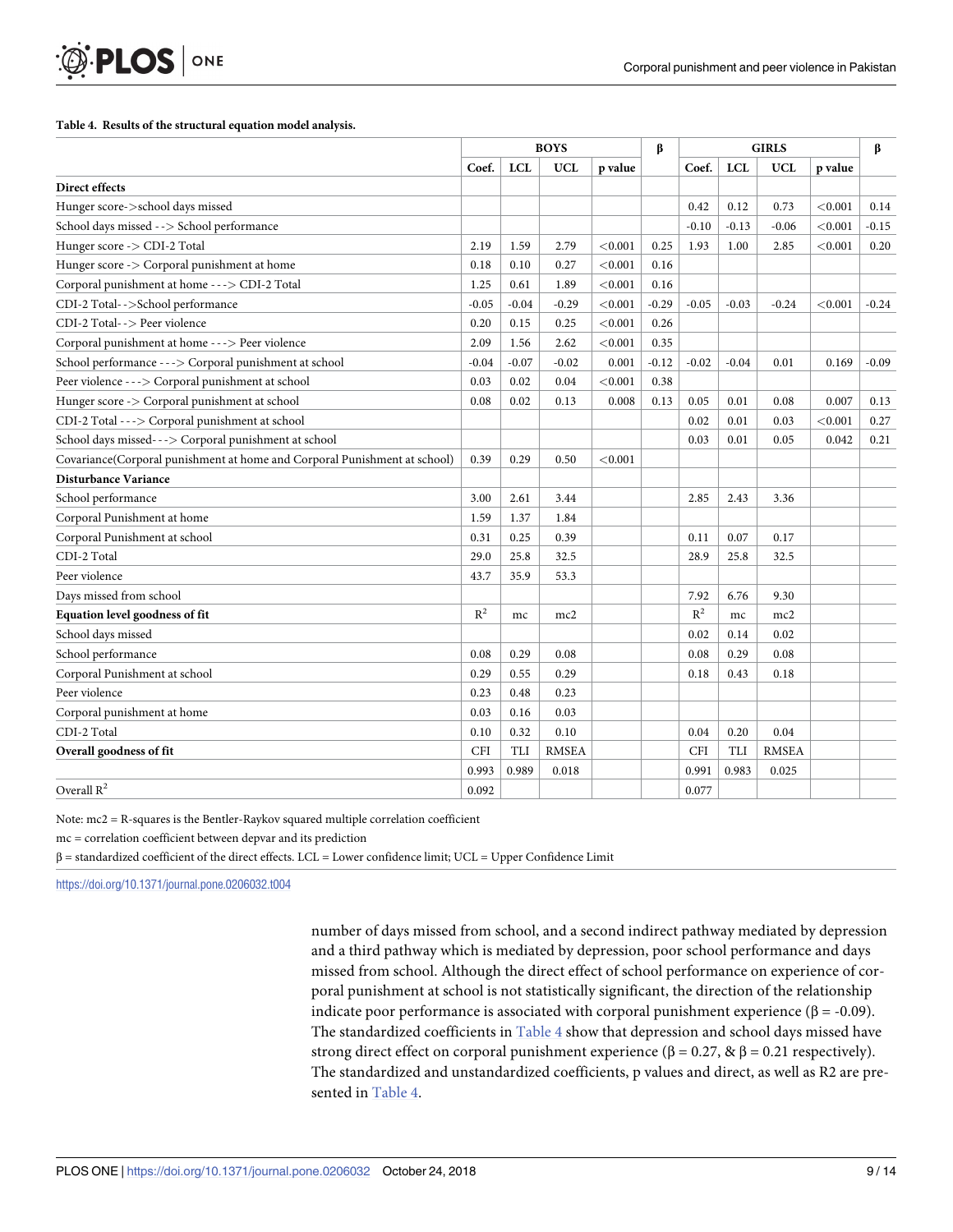### <span id="page-11-0"></span>**Discussion**

Among this sample of boys and girls attending the  $6<sup>th</sup>$  grade in public schools in Pakistan, there were several key differences between gender groups whereby boys reported being punished more than the girls both at school and home. These findings are in agreement with previous research from Pakistan where 47.5% boys and 32.1% of girls between 12 to 14 years age experience physical punishment by teachers [\[26\]](#page-14-0). Research from other countries has also shown the same pattern of gender differences in the use of corporal punishment, for example a study in Tanzania also found school corporal punishment was significantly more common for boys than girls [[4](#page-14-0)].

In our study boys who reported higher levels of parent corporal punishment also reported higher school corporal punishment, Although our research cannot establish temporal sequencing, a meta-analysis of 27 studies, reports every study found physical punishment at home was associated with more, not less child aggression [\[27\]](#page-15-0). Worldwide, greater use of corporal punishment in the home is associated with more child behavior problems, irrespective of cultural and ethnic differences  $[8]$  $[8]$ . Research from Egypt shows that anti-social behavior of youth is punished by parents through corporal punishment and this same behavior is punished by teachers [\[28](#page-15-0)]. Aggressions is closely associated with depression in adolescents [[29](#page-15-0)], and we have shown elsewhere that corporal punishment at home is strongly associated with depression, as is peer violence engagement in girls [[30\]](#page-15-0), and our structural model shows a pathway from corporal punishment at home to corporal punishment at school mediated by engagement in peer violence. This indicates that primary prevention of child aggression should involve stopping corporal punishment at home and this would reduce corporal punishment in school. It has also been observed that boys look up to their parents especially their fathers as role models. If parents are fighting with each other or with others to resolve the conflict, these boys learn this behavior and practice at school and community level. Their parents and teachers then try to 'fix' their behavior by corporal punishment [[31\]](#page-15-0).

The Sustainable Development Goals aim to end all forms of hunger and malnutrition by 2030, ensuring everyone has access to adequate and nutritive food [\[32\]](#page-15-0). The priority of Millennium Development Goals was also to reduce global hunger to 50% but unfortunately the numbers of malnourished people have increased in Pakistan from 24 to 45 million from the early 1990s to 2008. Moreover, the World Food Program (WFP) Sustainable Development Policy Research Institute (SDPRI) and Swiss Agency for Development and Cooperation (SADC) claimed that 48.6% of the population of Pakistan lives below the food security line [\[33](#page-15-0)]. Of the total food insecure population 22.4 percent are extremely food insecure in the country. In Sindh, the province in which this study was conducted, 44.3% of population has food insecurity [[34\]](#page-15-0). Our research has shown a direct pathway for boys and girls, such that more food insecurity is associated with a greater likelihood of being punished. Food security is essential for social, cognitive and emotional development. Inadequate supply of food to the body has short term effects of irritation, anger and violent behavior (i.e., perpetration) and long term effects of inadequate nutrients can cause irreversible damage to the brain [[35](#page-15-0)]. Food insecurity is rooted in financial insecurity (i.e. poverty). A study among school-aged children in Yemen links poverty and food insecurity to corporal punishment [[31\]](#page-15-0). Malnourished and impoverished children suffer not only from structural violence but their irritable behavior and poor academic performance can result in corporal punishment by parents and school teachers, therefore causing a cycle of continued violence [\[35\]](#page-15-0). Our research documents that girls report less hunger compared to boys. Our results support that hunger, violent peer perpetration, and corporal punishment at school is significantly more likely to be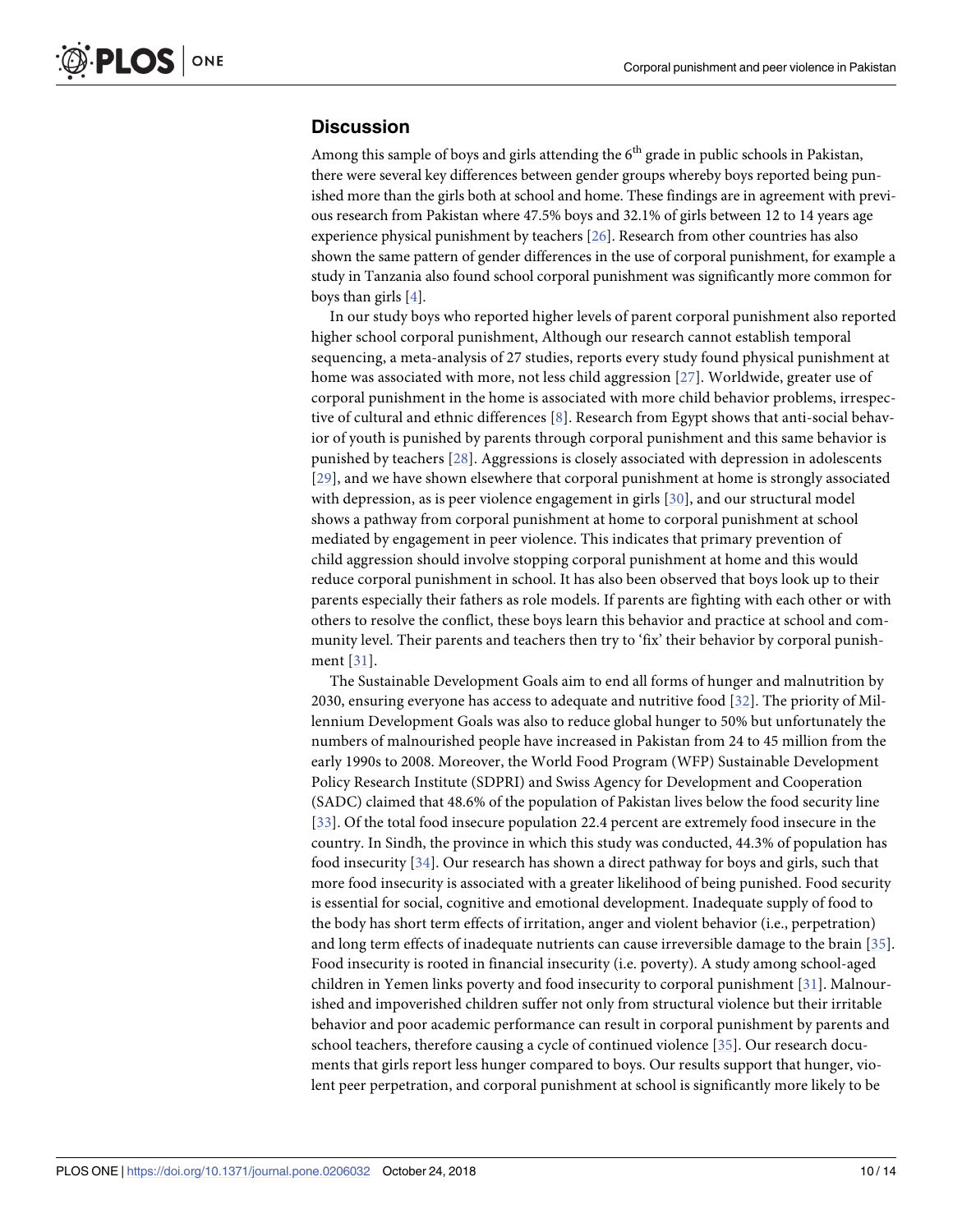<span id="page-12-0"></span>reported by boys than girls. Studies from African-American and Egyptian schools confirm these gender differences [\[28](#page-15-0), [36](#page-15-0)].

Additionally, this study shows indirect pathways between hunger and corporal punishment that are mediated by depression, poor academic performance and days missed from school for girls and depression, poor academic performance, engagement in peer violence and physical punishment at home for boys. These children who are vulnerable due to hunger, depression, beating at home and already have impaired school performance (partly due to missing days) are the most abused by teachers in the form of corporal punishment. The pathway between hunger and depression has been supported by other research and has shown that children can be depressed due to lack of food, and their depression may increase if their mothers are also depressed [[35](#page-15-0)]. It is well recognized that depressed children can be more victimized [[37](#page-15-0)] and is shown in our pathway for boys. Our pathway seen in boys that is mediated by corporal punishment at home, depression and poor school performance closely mirrors that described in work in Tanzania [\[38\]](#page-15-0). Scant research exists on the association between poor academic performance and school corporal punishment [[31](#page-15-0)]. However, one study conducted in Pakistan shows a significant association between school corporal punishment and academic performance, attendance, dropout ratio and mental health factors [\[19\]](#page-14-0). Finally, a study conducted in Pakistan show school corporal punishment as the main reason for school dropout and deviant behavior among students [\[39\]](#page-15-0).

#### **Limitations**

All findings are associations. We do not know temporal sequencing and cannot infer causality. Our research methodology has limitations that it may under- or over-represent school and parent corporal punishment, youth-to-youth victimization and perpetration as well as characteristics of family life and youth academic performance. The questions may miss some types and episodes of corporal punishment, youth victimization or perpetration and incorrectly classify others, particularly with respect to the 4- week reporting period. Children may not accurately recall the timing and type of victimization or perpetration they experienced (i.e., whether or not the exposure occurred within the last four weeks). The researchers acknowledge recall bias is potentially operant in all questions. Finally, our participants were limited to Sindhi and Urdu speakers, although these are the languages of teaching in the participating schools. Despite these limitations, the researchers feel this study provides a framework for examining the occurrence of school and parent corporal punishment within the context of youth-to-youth violence and association with youth academic performance as well as related characteristics of family life, such as food security. We feel this research the most detailed and comprehensive data available on the frequency and severity of school and parent corporal punishment and associated youth-to-youth perpetration and victimization for male and female youth in grade 6 in urban public schools in Pakistan.

### **Conclusions**

Boys, age 11 to 14, are more likely than girls of the same age to experience corporal punishment at school. We have shown that children who are most vulnerable due to food insecurity, depression, being beaten at home and those struggling with performance at school are most likely to be beaten by teachers. All of the paths in the structural models initially stemmed from poverty, which for both boys and girls directly results in beatings. Strategies to eliminate all forms of corporal punishment are urgently needed. However, these findings also call attention to ponder on strategies to maximize food security among all population—especially children.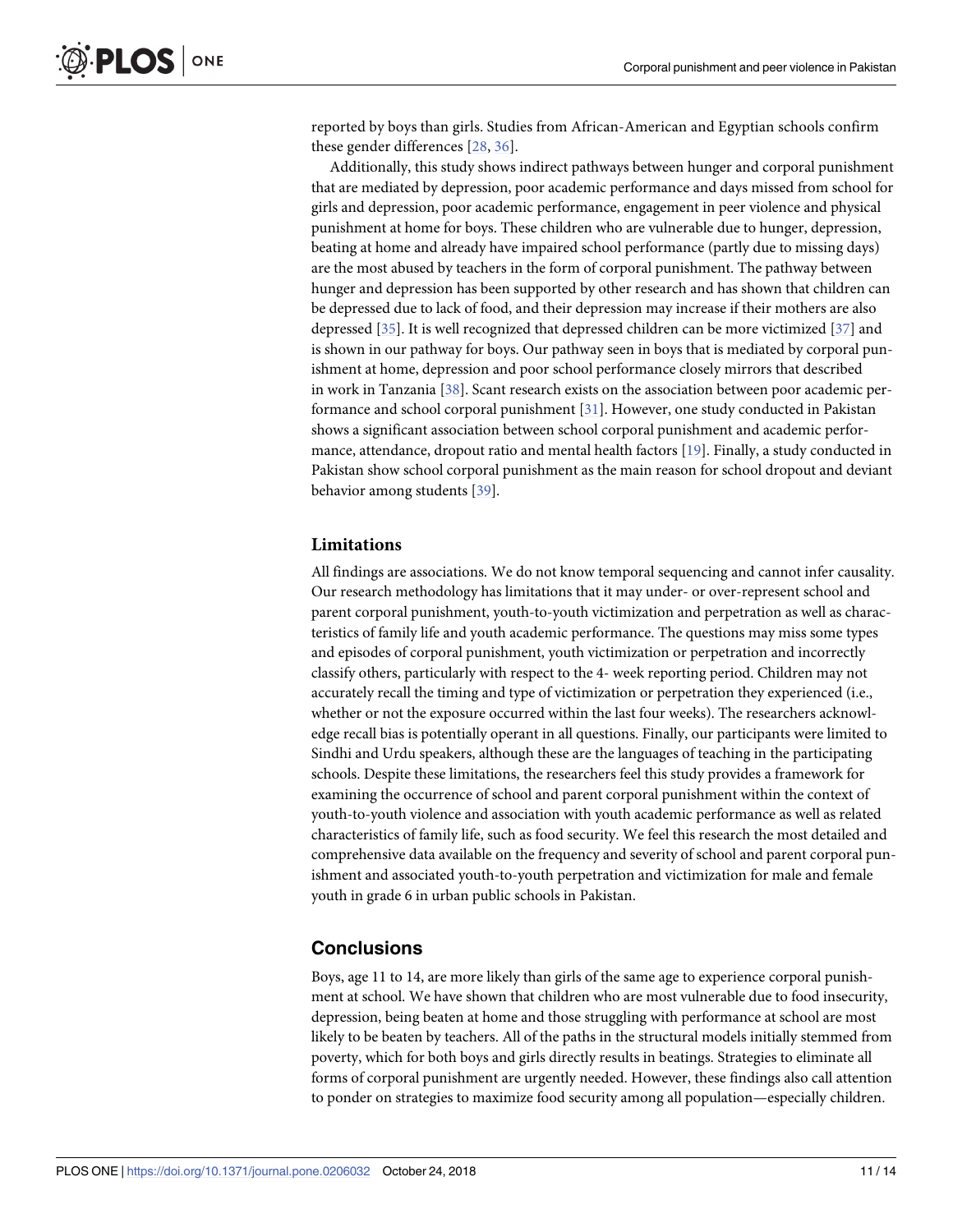### **Supporting information**

**S1 [File.](http://www.plosone.org/article/fetchSingleRepresentation.action?uri=info:doi/10.1371/journal.pone.0206032.s001) This file contains data collected from 1752 students.** (SAV)

**S2 [File.](http://www.plosone.org/article/fetchSingleRepresentation.action?uri=info:doi/10.1371/journal.pone.0206032.s002) This file contains questionnaire in English language.** (DOCX)

**S3 [File.](http://www.plosone.org/article/fetchSingleRepresentation.action?uri=info:doi/10.1371/journal.pone.0206032.s003) This file contains questionnaire used in local language Urdu.** (PDF)

**S4 [File.](http://www.plosone.org/article/fetchSingleRepresentation.action?uri=info:doi/10.1371/journal.pone.0206032.s004) This file contains questionnaire used in local language Sindhi.** (PDF)

#### **Acknowledgments**

Disclaimer: This document is an output from the What Works to Prevent Violence: A Global Programme which is funded by the UK Aid from the UK department for International Development (DFID) for the benefit of developing countries. The funding was managed by the South African Medical Research Council. However, the views expressed and information contained in it are not necessarily those of or endorsed by DFID, which can accept no responsibility for such views or information or for any reliance placed on them.

We would like to thank all the children and their parents who agreed to participate in the research and the Right to Play intervention, the schools which hosted Right To Play and their teachers, the Sindh and Hyderabad Education Departments who have supported our study and the Right to Play staff, coaches, and volunteers who have been helpful.

#### **Author Contributions**

**Conceptualization:** Hussain Maqbool Ahmed Khuwaja, Rozina Karmaliani, Judith McFarlane, Rozina Somani, Rachel Jewkes.

**Data curation:** Hussain Maqbool Ahmed Khuwaja, Esnat D. Chirwa, Rachel Jewkes.

**Formal analysis:** Esnat D. Chirwa, Rachel Jewkes.

**Funding acquisition:** Rachel Jewkes.

**Investigation:** Hussain Maqbool Ahmed Khuwaja, Rozina Karmaliani, Saleema Gulzar, Tazeen Saeed Ali.

**Methodology:** Hussain Maqbool Ahmed Khuwaja, Rozina Karmaliani, Saleema Gulzar, Tazeen Saeed Ali, Rachel Jewkes.

**Project administration:** Hussain Maqbool Ahmed Khuwaja, Rozina Karmaliani.

**Resources:** Rozina Karmaliani, Judith McFarlane.

**Supervision:** Hussain Maqbool Ahmed Khuwaja, Rozina Karmaliani, Judith McFarlane, Rachel Jewkes.

**Writing – original draft:** Hussain Maqbool Ahmed Khuwaja, Judith McFarlane, Rozina Somani, Saleema Gulzar, Tazeen Saeed Ali, Zahra Shaheen Premani, Rachel Jewkes.

**Writing – review & editing:** Rozina Karmaliani, Judith McFarlane, Esnat D. Chirwa, Rachel Jewkes.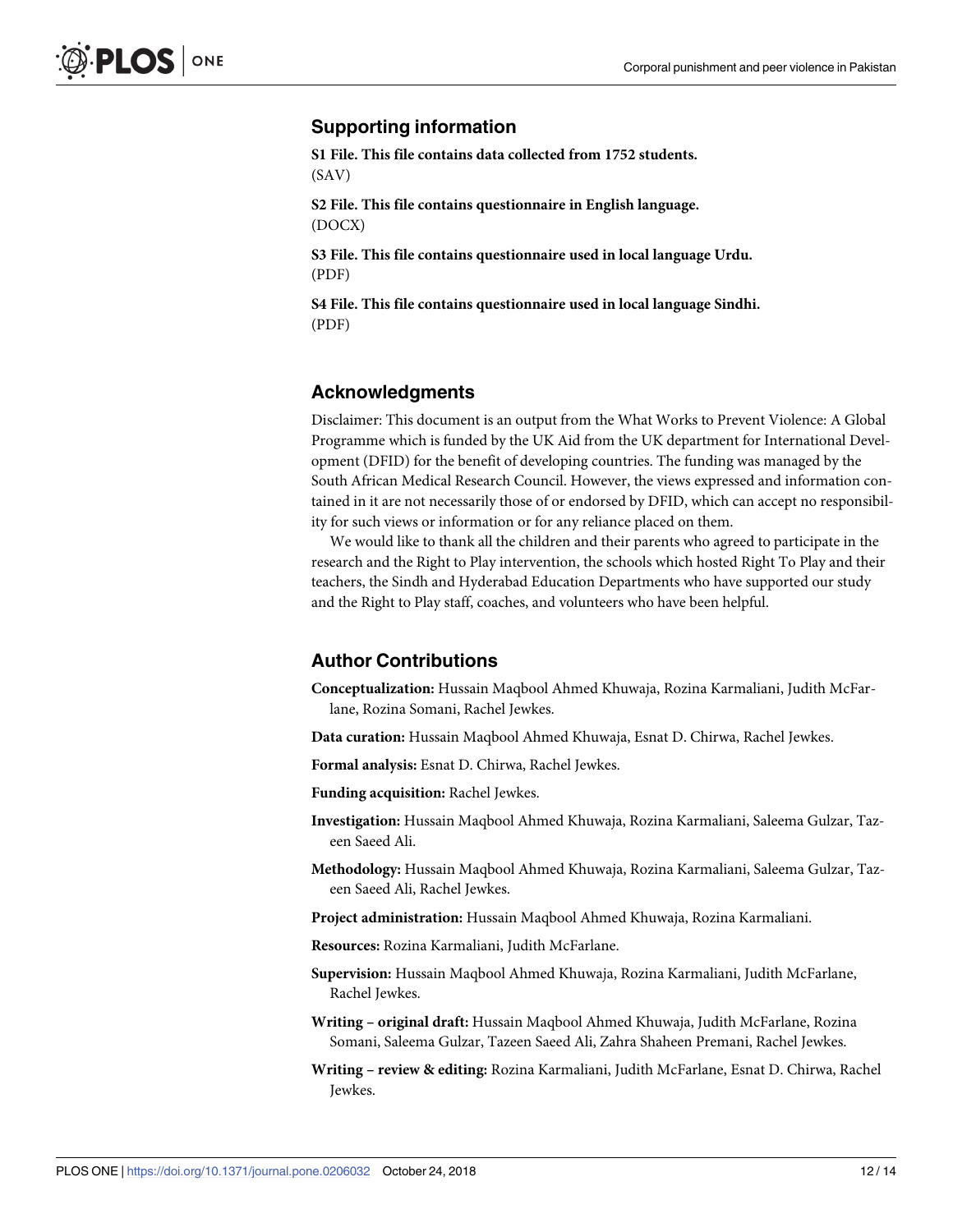#### <span id="page-14-0"></span>**References**

- **[1](#page-2-0).** Straus MA, editor Differences in corporal punishment by parents in 32 Nations and its relation to national differences in IQ. 14th International Conference On Violence, Abuse And Trauma, San Diego Retrieved from <http://pubpages.unh.edu/mas2/Cp98D%20CP>; 2009: Citeseer.
- **[2](#page-3-0).** Gershoff ET. School corporal punishment in global perspective: prevalence, outcomes, and efforts at intervention. Psychology, health & medicine. 2017; 22(sup1):224–39.
- **[3](#page-3-0).** Anderson S, Payne MA. Corporal punishment in elementary education: Views of Barbadian schoolchildren. Child abuse & neglect. 1994; 18(4):377–86.
- **[4](#page-3-0).** Hecker T, Hermenau K, Isele D, Elbert T. Corporal punishment and children's externalizing problems: A cross-sectional study of Tanzanian primary school aged children. Child Abuse & Neglect. 2014; 38 (5):884–92.
- **[5](#page-3-0).** UNICEF. Child disciplinary practices at home: Evidence from a range of low-and middle-income countries. New York: UNICEF. 2010.
- **[6](#page-3-0).** Gershoff ET. More harm than good: A summary of scientific research on the intended and unintended effects of corporal punishment on children. Law & Contemp Probs. 2010; 73:31.
- **[7](#page-3-0).** Turner HA, Muller PA. Long-term effects of child corporal punishment on depressive symptoms in young adults potential moderators and mediators. Journal of Family issues. 2004; 25(6):761–82.
- [8](#page-3-0). Lansford JE, Chang L, Dodge KA, Malone PS, Oburu P, Palmérus K, et al. Physical discipline and children's adjustment: Cultural normativeness as a moderator. Child development. 2005; 76(6):1234–46. <https://doi.org/10.1111/j.1467-8624.2005.00847.x> PMID: [16274437](http://www.ncbi.nlm.nih.gov/pubmed/16274437)
- **[9](#page-3-0).** UNICEF. Corporal punishment in schools in South Asia. Kathmandu: UNICEF, 2001.
- **[10](#page-3-0).** Gershoff ET. School corporal punishment in global perspective: prevalence, outcomes, and efforts at intervention. Psychology, health & medicine. 2017:1.
- **[11](#page-3-0).** Kilimci S. Teachers' perceptions on corporal punishment as a method of discipline in elementary schools. The Journal of International Social Research. 2009; 2(8):242–51.
- **[12](#page-3-0).** Tafa EM. Corporal punishment: the brutal face of Botswana's authoritarian schools. Educational Review. 2002; 54(1):17–26.
- **[13](#page-3-0).** Ahmad I, Said H, Khan F. Effect of corporal punishment on students' motivation and classroom learning. Review of European Studies. 2013; 5(4):130.
- **[14](#page-3-0).** Pandey S. Corporal punishment in schools. New Front in Educ. 2001; 31:347–54.
- **[15](#page-3-0).** Andero AA, Stewart A. Issue of corporal punishment: Re-examined. Journal of Instructional Psychology. 2002; 29(2):90.
- **[16](#page-3-0).** Gershoff ET. Report on physical punishment in the United States: What research tells us about its effects on children: Center for Effective Discipline Columbus, OH; 2008.
- **[17](#page-4-0).** Ahmad I, Said H, Awang Z, Yasin MA-M-Z, Hassan Z, Mansur SSS. Effect of self-efficacy on the relationship between corporal punishment and school dropout. Review of European Studies. 2014; 6 (1):196.
- **[18](#page-4-0).** Arif MS, Rafi MS. Effects of Corporal Punishment and Psychological Treatment on Students' Learning and Behavior. Online Submission. 2007; 3(2):171–80.
- **[19](#page-4-0).** Naz A, Khan W, Daraz U, Hussain M, Khan Q. The impacts of corporal punishment on students' academic performance/career and personality development up-to secondary level education in Khyber Pakhtunkhwa Pakistan. International Journal of Business and Social Science. 2011; 2(12).
- **[20](#page-4-0).** WhatWorks. What Works to Prevent Violence? A Global Programme to Prevent Violence Against Women and Girls. 2015.
- **[21](#page-4-0).** Right to Play 2017 [February 9, 2017]. <http://www.righttoplay.com/>.
- **[22](#page-4-0).** McFarlane J, Karmaliani R, Khuwaja HMA, Gulzar S, Somani R, Ali T, et al. Preventing Violence Against Children: Methods and Baseline Data of a Cluster Randomized Controlled Trial in Pakistan. Global Health: Science and Practice Journal. 2017. <https://doi.org/10.9745/GHSP-D-16-00215> PMID: [28351880](http://www.ncbi.nlm.nih.gov/pubmed/28351880)
- **[23](#page-5-0).** Mynard H, Joseph S. Development of the multidimensional peer-victimization scale. Aggressive behavior. 2000; 26(2):169–78.
- **[24](#page-5-0).** Hillis S, Mercy J, Saul J, Gleckel J, Abad N, Kress H. THRIVES: using the best evidence to prevent violence against children. Journal of public health policy. 2016; 37(1):51–65.
- **[25](#page-5-0).** Kovacs M. Children's Depression Inventoryy 2nd Edition (CDI 2)Technical manual. Multi-Health Systems. 2011.
- **[26](#page-11-0).** Bhatla N, Achyut P, Khan N, Walia S. Are Schools Safe and Gender Equal Spaces? 2015.